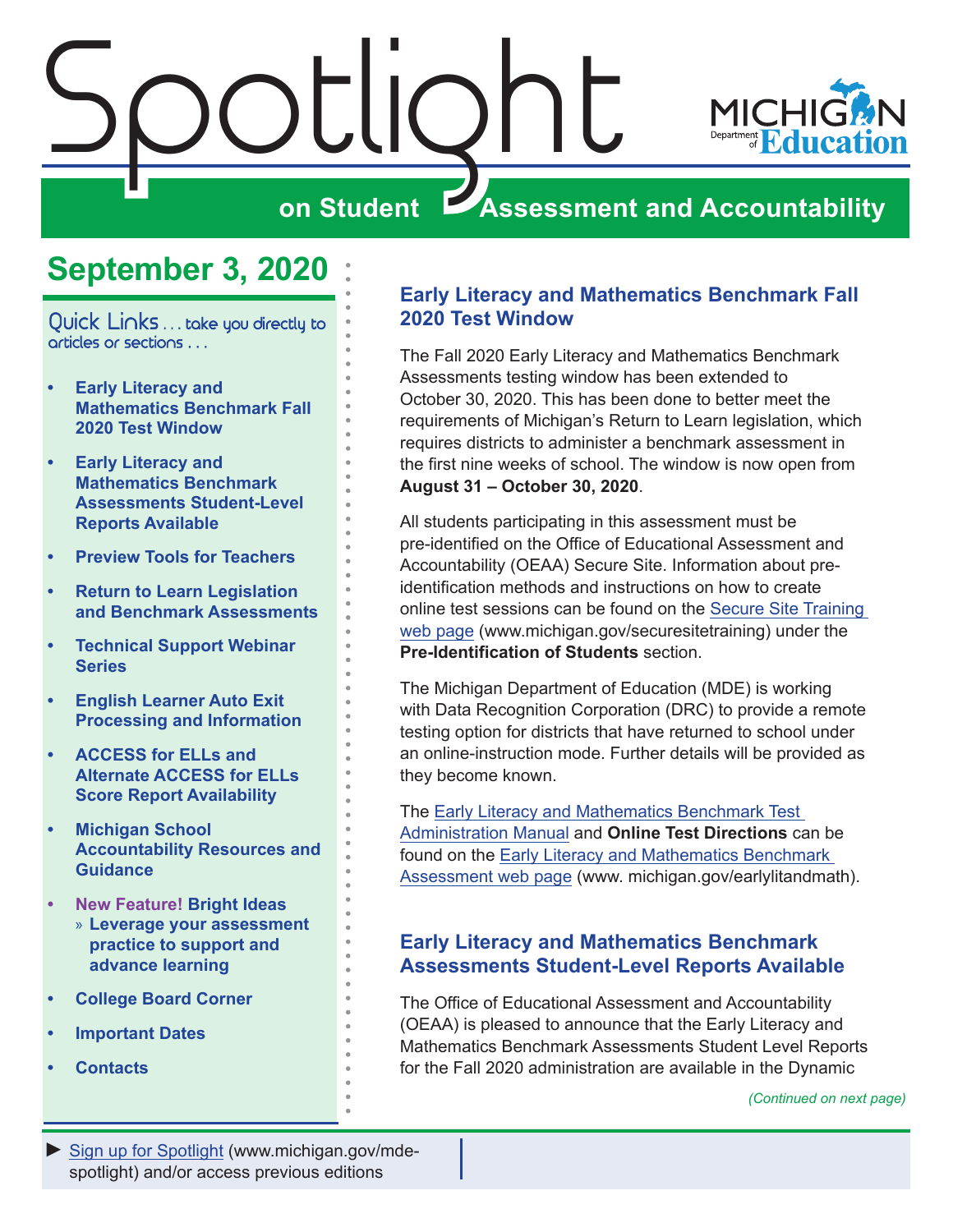<span id="page-1-0"></span>Reporting System through the Secure Site. Reports are available within 48 hours of students completing all portions of a content area test. Available reports include:

- **Domain Analysis Report**  Separated by content area, the domain report provides a list of selected students divided into three groups based on the number of Points Earned in each domain and content area for the fall test.
- **Individual Student Report**  Separated by content area, the ISR provides detailed information on individual students in the Content Summary section, which displays Points Earned out of Points Possible for each Domain in a content area. It also provides Content Details, which displays Points Earned out of Points Possible for each assessment category within a content area.
- **Student Roster Report** Separated by content area, the student roster provides a list of students by Points Earned out of Points Possible (Max Points) by grade, content, domains, and categories.

New! Student Trend Report – Separated by content area, the Student Trend Report displays the percentage of points earned for up to the last three academic years for students who have completed the Early Literacy and Mathematics Benchmark Assessments. It also provides schools and state averages over the same period.

To view your school or district reports, go to the [OEAA](http://www.michigan.gov/oeaa-secure)  [Secure Site](http://www.michigan.gov/oeaa-secure) (www.michigan.gov/oeaa-secure) and select **Reports**, then **Dynamic Score Reports** in the drop-down menu.

For help in accessing and navigating the Dynamic Score Reporting Site, refer to the [Dynamic Score](https://www.michigan.gov/documents/mde/How_to_Navigate_Dynamic_Score_Reports_532306_7.pdf)  [Reporting User Guide,](https://www.michigan.gov/documents/mde/How_to_Navigate_Dynamic_Score_Reports_532306_7.pdf) located on the [Early Literacy](www.michigan.gov/earlylitandmath)  [and Mathematics web page](www.michigan.gov/earlylitandmath) (www.michigan.gov/ earlylitandmath) under the **Reporting** section.

### **Preview Tools for Teachers**

As announced in last week's Spotlight (August 27), Michigan educators will soon have access to a new Smarter Balanced Assessment Consortium (SBAC) resource website, which contains instructional lessons and strategies created by educators. One resource being offered is Tools for Teachers. The tools include strategies for instruction, accessibility, formative assessment, professional learning, and more. The tools can be easily filtered by resource type, grade, subject (English language arts or mathematics), claim, target, and content standard. While complete access to the website will be password-protected, right now you can access a [preview version](https://smartertoolsforteachers.org/) (https:// smartertoolsforteachers.org/).

The Office of Educational Assessment and Accountability (OEAA) is working to develop sign-on procedures. For the present, we invite you to take a preview tour of the Tools for Teachers, and perhaps think about the following implementation questions:

- How might this resource fit into the current instructional landscape in your district/building?
- What professional learning opportunities might be needed for educators to effectively and intentionally make use of Tools for Teachers?
- When thinking about the assessment literacy needs of teachers and administrators, how knowledgeable are your teachers in eliciting and using assessment evidence to adjust instruction on an ongoing basis?

*(Continued on next page)*

**Call Center: 877-560-8378** (select appropriate option) for assistance with assessment or accountability issues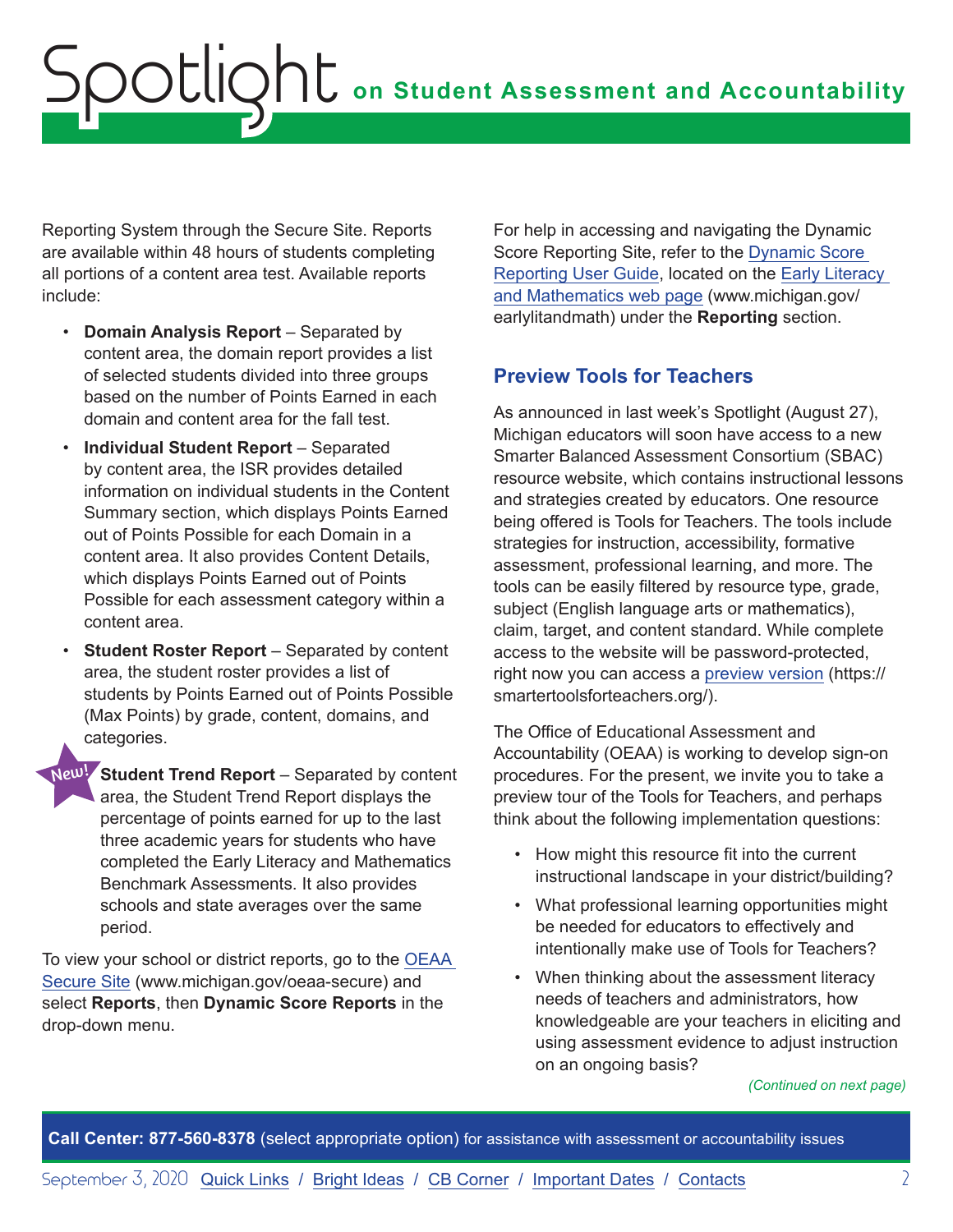<span id="page-2-0"></span>Information on Michigan's efforts in building assessment literacy, including the formative assessment process, can be found on the [Michigan Assessment Consortium](http://www.michiganassessmentconsortium.org)  [website](http://www.michiganassessmentconsortium.org) (www.michiganassessmentconsortium.org) and the [Formative Assessment for Michigan Educators](http://www.FAMEMichigan.org)  [\(FAME\) website](http://www.FAMEMichigan.org) (www.FAMEMichigan.org).

#### **Return to Learn Legislation and Benchmark Assessments**

On August 20, 2020, Governor Gretchen Whitmer signed Public Act 149 into law, as part of Michigan's "Return to Learn" legislation. On August 21, the Michigan Department of Education (MDE) shared information pertaining to benchmark assessments in a [memo](https://www.michigan.gov/documents/mde/Benchmark_Assessments_700077_7.pdf) to local and intermediate school district superintendents and public school academy directors.

Under the Return to Learn legislation, in order to receive school aid, districts are required to create an extended COVID-19 learning plan and to document educational goals for the current 2020-21 school year. These goals must include increased student achievement, or growth if it can be validly and reliably measured, using a benchmark assessment or assessments, and an assurance that the district will select and administer the benchmark assessment to determine if students are making meaningful progress towards state academic standards. Districts must administer a benchmark assessment(s) in reading and mathematics to all students in Kindergarten through grade 8 in the first nine weeks of school and again no later than the last day of the school year.

The Return to Learn law is very open and flexible; it provides districts with several benchmark assessment options. These include:

• benchmark assessment(s) provided from an assessment vendor on the MDE-approved provider list

- assessment(s) or tool(s) that provides progress monitoring and enhanced diagnostics
- local benchmark assessment(s)
- any combination of the above

#### **MDE-Approved Provider List and Free Benchmark Option**

To meet the provision of the law that MDE approves four and no more than five benchmark assessment providers, MDE has approved the following assessment providers:

- Curriculum Associates
- Data Recognition Corp (DRC)
- NWEA
- Renaissance Learning

Districts may refer to the *MDE-Approved Benchmark Providers Under Public Act 149 sec. 104.9* article in the [August 27, 2020 Spotlight](https://www.michigan.gov/documents/mde/Spotlight_8-27-20_700678_7.pdf) (www.michigan.gov/mdespotlight) for additional information on this option.

The law also directs MDE to provide a benchmark assessment from a vendor on the approved provider list at no cost to districts. To this end, MDE is providing the Smarter Balanced Interim Assessments, including the online Tools for Teachers platform, free of charge to districts under the current DRC administration contract. Additional information on the Smarter Balanced Interim Assessments can be found in the *Smarter Balanced Interim Assessments Offered to Districts Free of Charge* article in the [August 27](https://www.michigan.gov/documents/mde/Spotlight_8-27-20_700678_7.pdf)  [Spotlight](https://www.michigan.gov/documents/mde/Spotlight_8-27-20_700678_7.pdf).

#### **Assessments that Provide Progress Monitoring**

The second option districts are allowed is to choose "benchmark assessments" that provide progress monitoring and enhanced diagnostics in reading and/

*(Continued on next page)*

**Call Center: 877-560-8378** (select appropriate option) for assistance with assessment or accountability issues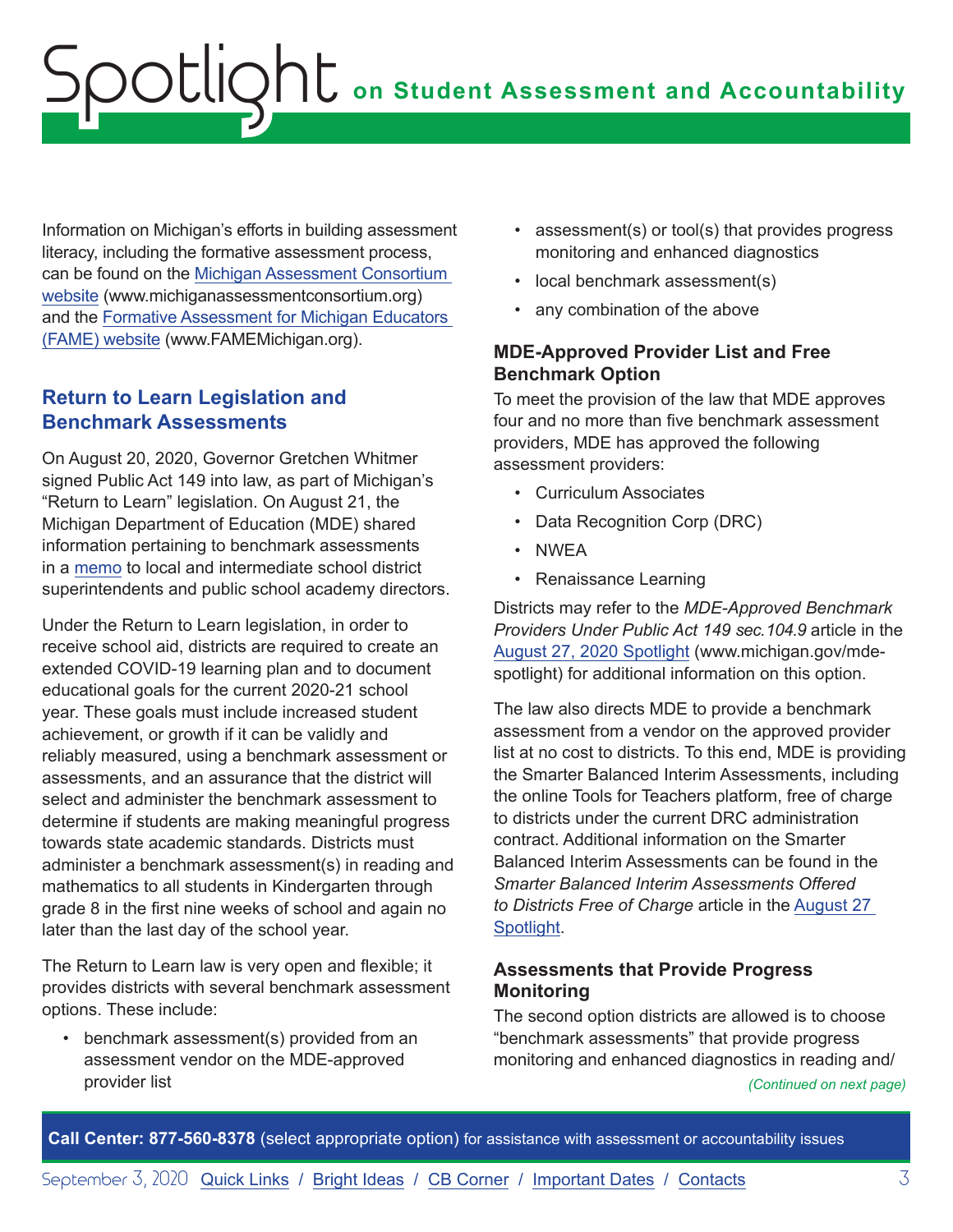or progress monitoring in mathematics. It is important to note that these types of assessments or tools do not meet the standard definition of a benchmark assessment. However, they do provide meaningful and helpful information about student learning and can assist with progress monitoring, which is critical during a pandemic.

#### **Local Benchmark Assessments**

The legislation also allows districts to administer a local benchmark assessment(s) to students in K-8 to measure proficiency in reading and mathematics. Districts taking advantage of this option will be required to report the following to MDE and to the Center for Educational Performance and Information (CEPI).

- Identify the local benchmark assessment(s) that was administered.
- Describe how the assessment(s) measures change in learning, including learning loss.
- Provide the district's plan to address any learning loss.

CEPI will provide information on how this data is to be reported once the process is determined.

#### **Data Requirements**

Districts are required to send aggregate district-level benchmark data to the Michigan Data Hub by June 30, 2021. The intended use of this data is to determine what, if any, learning loss resulted from the COVID-19 pandemic. MDE and CEPI must provide a report to the governor and legislature by August 1, 2021; the report will describe the number and percentage of students who are significantly behind grade level. **The data will not be used for accountability purposes**. Local benchmark assessment data are exempt from this reporting requirement.

This section of the Return to Learn law is complex, and MDE, CEPI, and the MiDataHub will be working closely together to better understand the requirements and come up with a workable approach for districts to meet these provisions.

#### **Additional Information Regarding the Return to Learn Legislation**

Some additional information to consider:

- Districts are encouraged to administer the same benchmark assessment or assessments they administered in prior years. This allows for consistent data to help inform decisions focused on learning for all students and to allow for reasonable comparisons over time.
- Districts must report assessment results to parents and legal guardians within 30 days of the benchmark administration.
- Under Michigan's Read by Grade 3 (RBG3) law, districts are still required to screen students in K-3 within the first 30 days of school. The assessments that districts have been using to meet the RBG3 provisions are covered under one of the three benchmark assessment options allowed under the Return to Learn law.
- Districts are still required to identify English learners. Refer to the [WIDA web page](www.michigan.gov/wida) (www. michigan.gov/wida) for guidance on remote and in-person screening.
- The Return to Learn law covers all students and does not provide any special provisions for students with disabilities. The law requires benchmark assessments to be provided within the first nine weeks of school, in an effort to measure the impact of the COVID-19 pandemic on all students. However, although the Return to Learn law uses the term "benchmark

*(Continued on next page)*

**Call Center: 877-560-8378** (select appropriate option) for assistance with assessment or accountability issues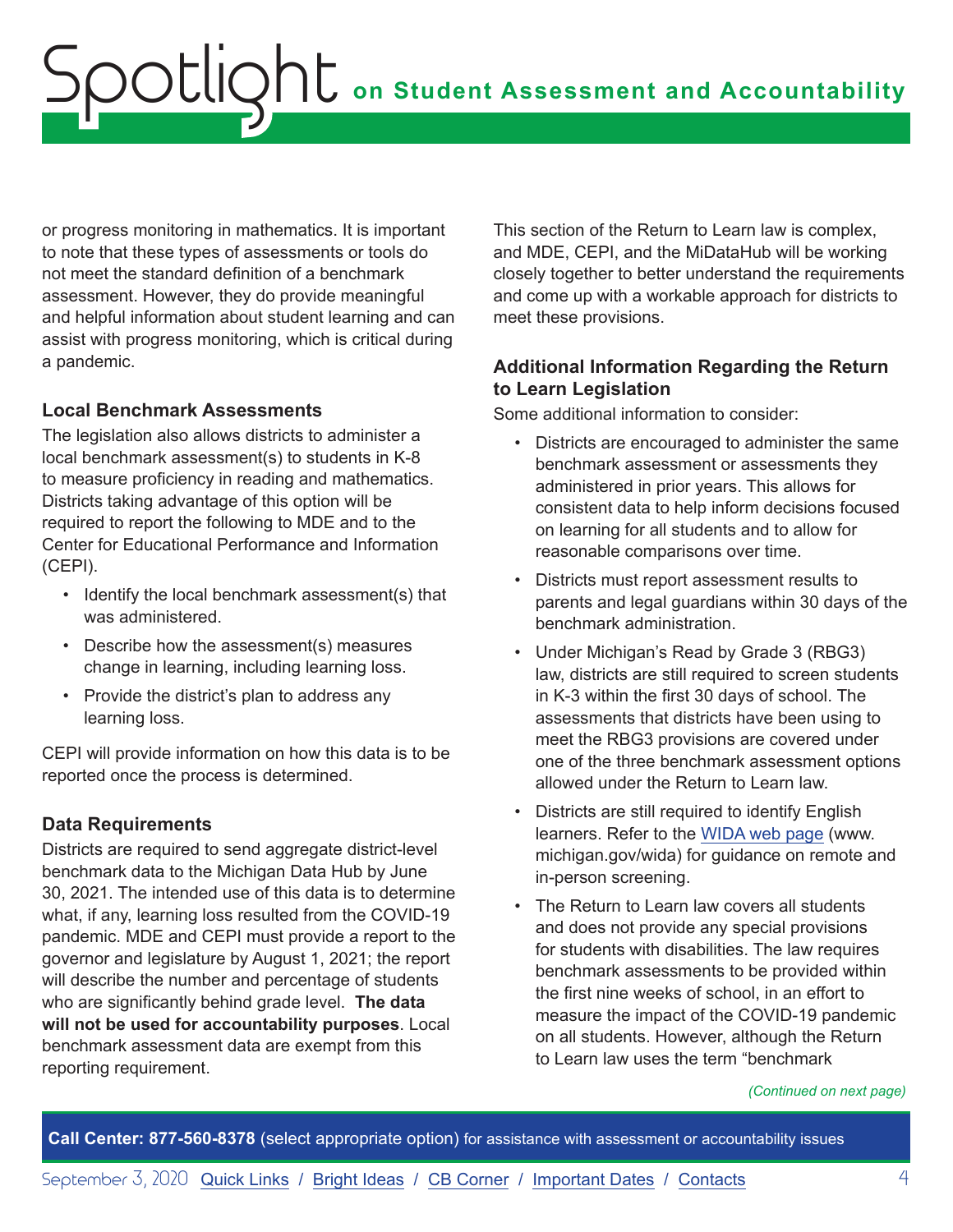<span id="page-4-0"></span>assessments", it provides broad flexibility by allowing the use of a benchmark assessment, a progress monitoring tool, or a locally determined assessment. For students for whom a commercial benchmark assessments is not appropriate (such as a student with a significant cognitive disability or who is not able to engage in an online assessment), the district should use whatever assessment they typically use to monitor towards proficiency in reading and math for the student.

MDE hosted a technical support webinar on the benchmark assessment provisions in the Return to Learn law on September 2, 2020. The webinar was recorded and is now available for [viewing](https://www.youtube.com/watch?v=3Ei9WrO64Kohttp://viewing). Read the following related *Technical Support Webinar Series* article for more details on this series.

### **Technical Support Webinar Series**

As part of the "Return to Learn" legislation, the Michigan Department of Education (MDE) is hosting a series of technical support webinars. The intent of the webinars is to provide information and answer questions on Public Acts 147, 148, and 149 of 2020 for local education agency (LEA) staff around three important areas:

- Read by Grade 3 requirements during learning at a distance
- Benchmark assessments meeting the Return to Learn law
- Pupil accounting for the 2020-21 academic year

The first in a series of technical support webinars have been recorded and are available at the following links:

• [RBG3 Technical Support Webinar](https://www.youtube.com/watch?v=yG9DKAQTWbs&t=12s)

- [Benchmark Assessment Technical Support](https://www.youtube.com/watch?v=3Ei9WrO64Ko&t=1772s)  **[Webinar](https://www.youtube.com/watch?v=3Ei9WrO64Ko&t=1772s)**
- **Pupil Accounting Technical Support Webinar** (Will be posted to [MDE YouTube](https://www.youtube.com/c/michdepted/videos))

The technical support webinars will be repeated and recorded to provide flexibility for attendance. Details can be found in the [Technical Support Webinars memo.](https://www.michigan.gov/documents/mde/Technical_Support_Webinars_700656_7.pdf)

Upcoming Technical Support webinar dates and times are:

#### **RGB3:**

- **Wednesday, September 9, 2020** 12:00 – 12:30 p.m. [webinar link](https://us02web.zoom.us/j/81644229500?pwd=WWptUFdvOGFSWTZBSWhkVmlQL09hZz09#success)
- **Thursday, September 17, 2020** 2:00 – 2:30 p.m. [webinar link](https://us02web.zoom.us/j/83583189164?pwd=MnlYeVh0SU1wNVhtWmcySmxkaFBodz09)

#### **Benchmark Assessments:**

- **Thursday, September 10, 2020** 12:00 – 12:30 p.m. [webinar link](https://us02web.zoom.us/j/88634001311?pwd=ZWhiMHhtK1RMeDI3aVZZUEhLWGFwQT09#success)
- **Tuesday, September 15, 2020** 2:00 – 2:30 p.m. [webinar link](https://us02web.zoom.us/j/85819202881?pwd=d1lCazZkdjFQblJ1RTlCZy81OHJmZz09#success)

#### **Pupil Accounting:**

- **Tuesday, September 8, 2020** 12:00 – 1:00 p.m. [webinar link](https://us02web.zoom.us/j/86222266637?pwd=M2hXQlB1dDZUaWNGNU8wYVZacTRadz09#success)
- **Wednesday, September 16, 2020** 2:00 – 3:00 p.m. [webinar link](https://us02web.zoom.us/j/86234258508?pwd=ZENmVXFMeFJYejlMcUViUGszWXMwUT09#success)

**Note:** Each webinar will accommodate up to 500 participants.

An FAQ document will be created and posted at the conclusion of the webinar series. If you have any questions, email [MDE-EarlyLiteracy@michigan.gov.](mailto:MDE-EarlyLiteracy%40michigan.gov?subject=)

**Call Center: 877-560-8378** (select appropriate option) for assistance with assessment or accountability issues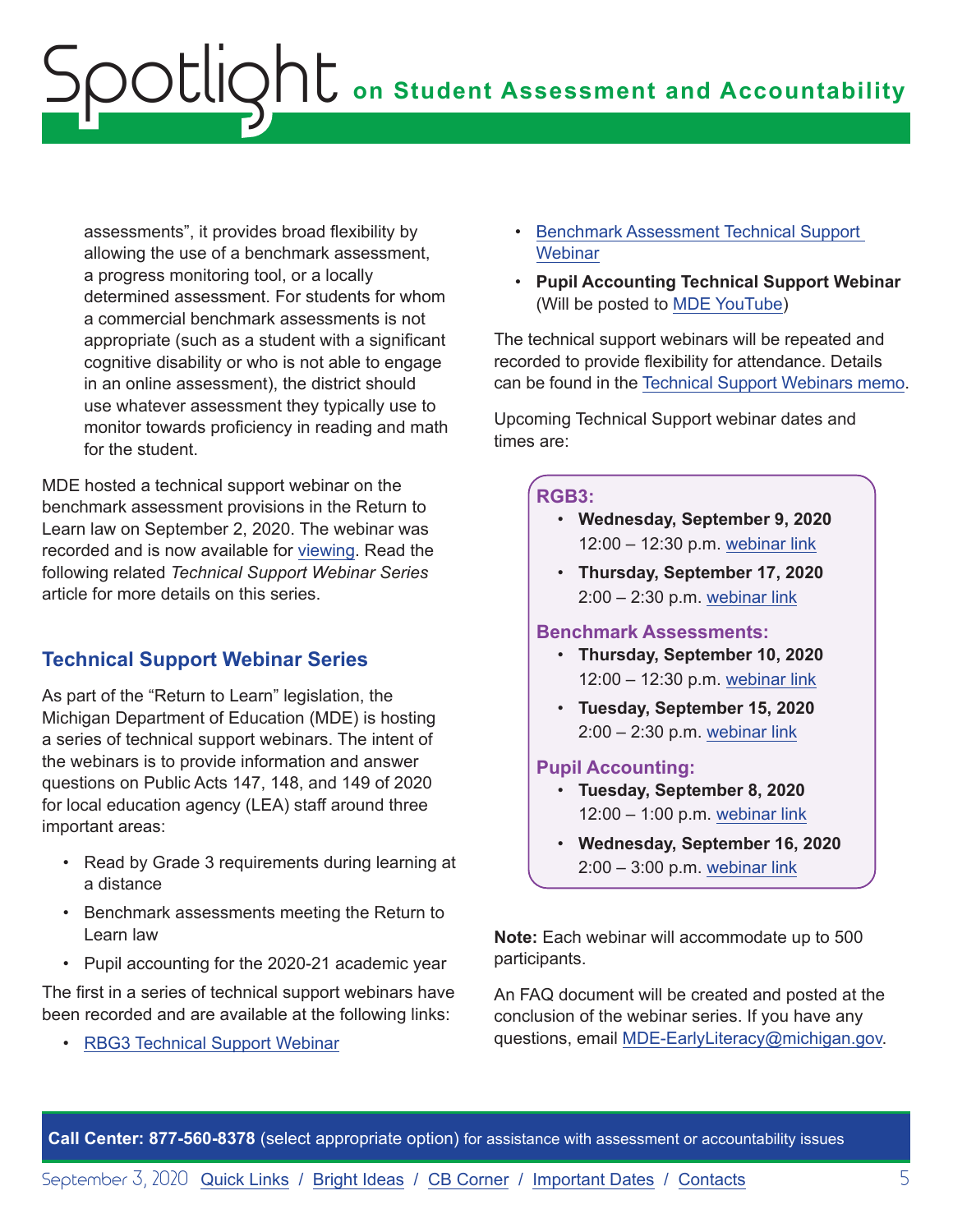#### <span id="page-5-0"></span>**English Learner Auto Exit Processing and Information**

Now that WIDA ACCESS for ELLs and WIDA Alternate ACCESS for ELLs scores are becoming available, the Michigan Department of Education (MDE) and the Center for Educational Performance and Information (CEPI) are processing exits for students who have met the state's English Learner (EL) proficiency criteria, through the EL Auto Exit process.

**Auto exits will include students in grades 3 through 12 who met Overall proficiency level score of 4.8 and will be included in the September 11 release of Round 2 assessment results.** Students in grades K-2 who have met the overall proficiency level of 4.8 may be manual exited after reviewing

achievement with a team that, at minimum, includes their parents/guardians, EL Teacher and classroom teacher.

EL educators and pupil accounting staff interested in more information about the EL Auto Exit process should review the following resources available on the English Learner (EL) web page ([www.michigan.gov/mde-el\)](http://www.michigan.gov/mde-el).

- [EL Auto Exit Webinar](https://www.youtube.com/watch?v=wdPirl6GV-s&feature=youtu.be&list=PLQNv-MrTjyhIl7x1SZDaJ5AtVkgDYNrEi) recorded June 4, 2020
- [EL Auto Exit Webinar PowerPoint](https://www.michigan.gov/documents/mde/EL_Auto_Exit_Webinar_694600_7.pdf)
- [EL Exit Reporting Guidelines](https://www.michigan.gov/documents/mde/19-20_EL_Exit_Reporting_Guidelines_692735_7.pdf)
- [EL Auto Exit Q&A–](https://www.michigan.gov/documents/mde/EL_Auto_Exit_QA_696047_7.docx) located on the [MDE Title III](http://www.michigan.gov/mde-titleiii)  [web page](http://www.michigan.gov/mde-titleiii) (www.michigan.gov/mde-titleiii)

If you have additional questions, contact the offices listed below for each topic.

| <b>Topic</b>                                 | <b>Email</b>                    | <b>Phone</b>           |
|----------------------------------------------|---------------------------------|------------------------|
| <b>EL Data Collections</b>                   | cepi@michigan.gov               | 517-335-0505, option 3 |
| EL Instruction and EL Funding                | mde-EL@michigan.gov             | 517-241-5392           |
| EL Assessment and<br><b>OEAA Secure Site</b> | mde-oeaa@michigan.gov           | 877-560-8378, option 3 |
| <b>EL Accountability</b>                     | mde-accountability@michigan.gov | 877-560-8378, option 3 |

#### **ACCESS for ELLs and Alternate ACCESS for ELLs Score Report Availability**

All ACCESS for ELLs and Alternate ACCESS for ELLs Score Reports (PDFs) will be available in WIDA AMS on Friday, September 11, 2020. An updated downloadable Student Data File will be available shortly thereafter in the OEAA Secure Site.

Printed reports for all tests will arrive in districts on **Friday, October 16, 2020**.

#### **Score Reports on WIDA AMS:**

In WIDA AMS, district-level users can view both district-level and school-level reporting. Schoollevel users can view school-level reporting only. Test Administrators do not have permission to view reports.

The grades K-12 ACCESS for ELLs and grades 1-12 Alternate ACCESS for ELLs (as applicable) reports that will be available in WIDA AMS are listed on the following page.

*(Continued on next page)*

**Call Center: 877-560-8378** (select appropriate option) for assistance with assessment or accountability issues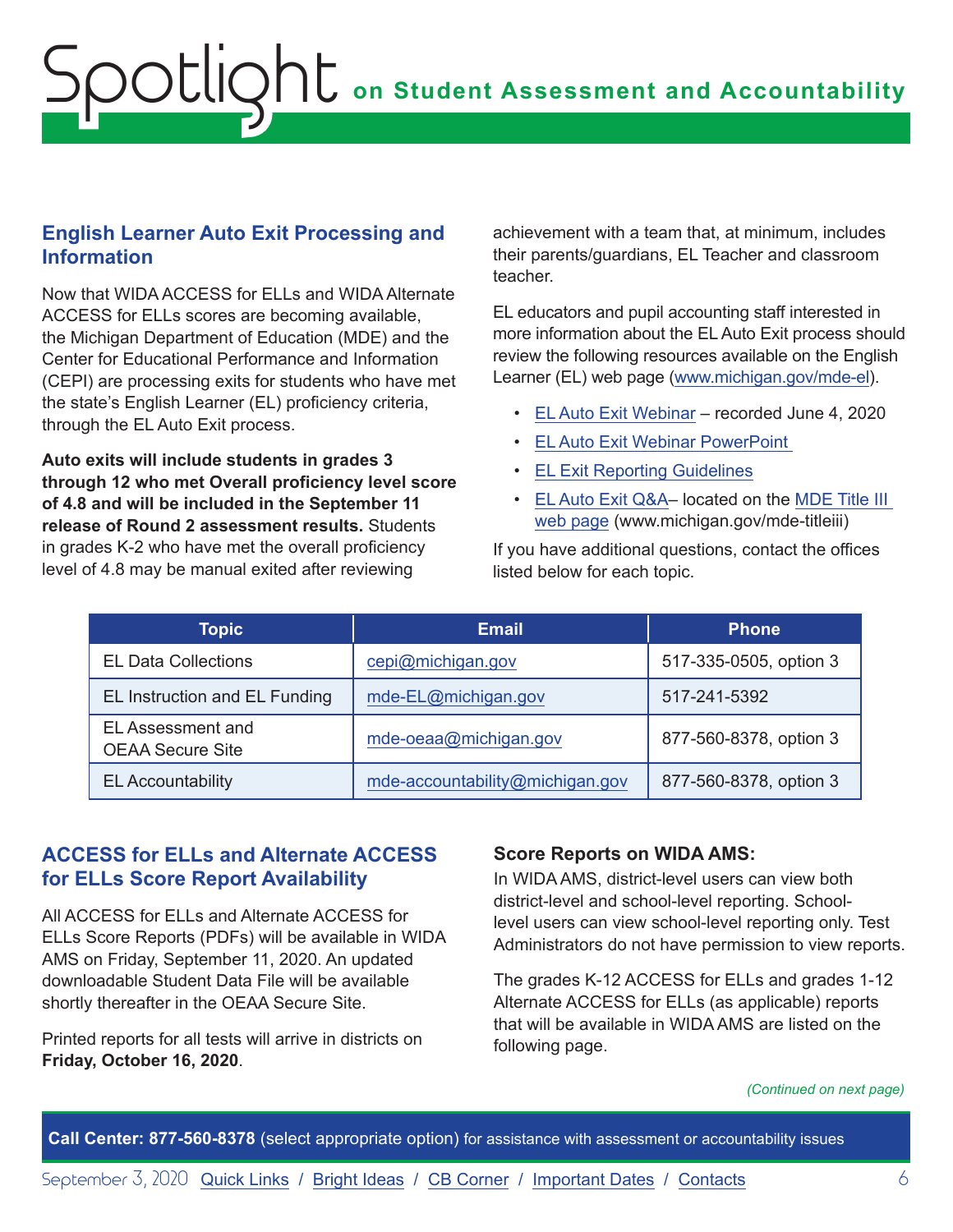- **District Frequency Distribution Reports** the number of students and percentage of total tested at each proficiency level for each language domain and four composites by proficiency levels for grades within a district
- **School Frequency Distribution Reports** the number of students and percentage of total tested at each proficiency level for each language domain and four composites within a school
- **School Roster Reports** scale scores and language proficiency levels for each language domain and four composites by school, grade, student, and grade-level cluster
- **Individual Student Reports** individual student scale scores and language proficiency levels for each language domain and four composites

Select **Test Results** from the **Report Delivery** menu to display the Test Results page. Use the Administration, District, School, and Report drop-down menus to filter the display.

Individual Student Reports are also available in various languages in WIDA AMS **Report Delivery > On Demand Reports**. Select the Administration, District, School, and language to generate reports. Select **Find Students** to populate the students tested at that school. On Demand Reports can be opened individually under the Action column or a user can check the select box for each student requiring the language, then select either **Open Selected** or **Save Selected**.

#### **Printed Score Reports:**

Your district will receive a shipment (with an affixed yellow label on the boxes) containing ACCESS for ELLs and Alternate ACCESS for ELLs Score Reports. Specifically, this shipment will contain the following reports:

- Grades K-12 ACCESS for ELLs District Frequency Distribution Reports
- Grades 1-12 Alternate ACCESS for ELLs District Frequency Distribution Reports (if applicable)

District boxes may also include boxes for schools (this is the same process as used to deliver test materials)

The school shipment will arrive on the same day as the district shipment. This shipment will also have a yellow label affixed to the boxes and will contain ACCESS for ELLs and Alternate ACCESS for ELLs Score Reports. Specifically, this shipment will contain the following reports:

- Grades K-12 ACCESS for ELLs School Frequency Distribution Reports
- Grades K-12 ACCESS for ELLs School Roster Reports
- Grades K-12 ACCESS for ELLs Individual Student Reports
- Grades 1-12 Alternate ACCESS for ELLs School Frequency Distribution Reports (if applicable)
- Grades 1-12 Alternate ACCESS for ELLs School Roster Reports (if applicable)
- Grades 1-12 Alternate ACCESS for ELLs Individual Student Reports (if applicable)

#### **Score Report Resources**

WIDA offers several online resources to communicate with educators, families, and students. The following resources are available for parents and educators in the WIDA [Resource Library](https://wida.wisc.edu/resources) and can be found using the filters for **Topic** and **Type**.

*(Continued on next page)*

**Call Center: 877-560-8378** (select appropriate option) for assistance with assessment or accountability issues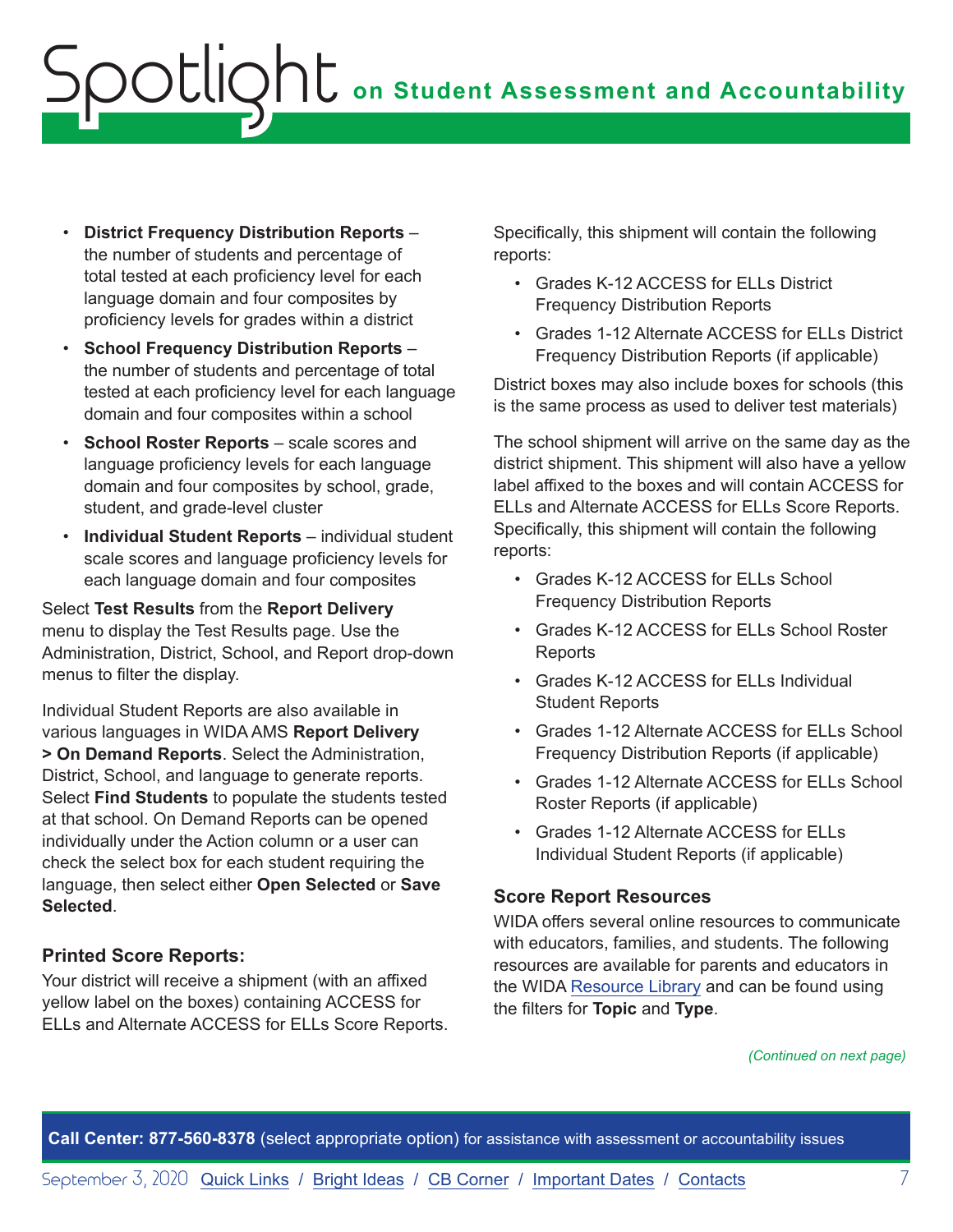#### <span id="page-7-0"></span>**ACCESS for ELLs:**

- [ACCESS for ELLs Parent Handout](https://wida.wisc.edu/resources?keys=&field_type_target_id%5B355%5D=355&utm_campaign=MI13&utm_medium=email&utm_source=Eloqua) a onepage flyer provides parents with answers to several basic questions about ACCESS for ELLs; available in multiple languages
- [Parent Guide for ACCESS for ELLs Score](https://wida.wisc.edu/resources?keys=&field_type_target_id%5B354%5D=354&utm_source=Eloqua&utm_medium=email&utm_campaign=MI13&utm_content=text-Parent-Guide-for-ACCESS-for-ELLs-Score-Reports)  [Reports](https://wida.wisc.edu/resources?keys=&field_type_target_id%5B354%5D=354&utm_source=Eloqua&utm_medium=email&utm_campaign=MI13&utm_content=text-Parent-Guide-for-ACCESS-for-ELLs-Score-Reports) – a two-page document summarizes key information for parents from the full ACCESS for ELLs Interpretive Guide for Score Reports; available in multiple languages
- ACCESS for ELLs Interpretive Guide for Score [Reports](mailto:https://wida.wisc.edu/resources/access-ells-interpretive-guide-score-reports%3Futm_campaign%3DMI13%26utm_medium%3Demail%26utm_source%3DEloqua?subject=) – a comprehensive document providing information on understanding the scores

#### **Alternate ACCESS for ELLs**

- [Alternate ACCESS for ELLs Parent Handout](mailto:https://wida.wisc.edu/resources%3Fkeys%3D%2522parent%2Bhandout%2522%26field_type_target_id%255B331%255D%3D331%26utm_campaign%3DMI13%26utm_medium%3Demail%26utm_source%3DEloqua?subject=)  a one-page flyer provides parents with answers to several basic questions about Alternate ACCESS for ELLs; available in multiple languages
- [Parent Guide for ACCESS for ELLs Score](mailto:https://wida.wisc.edu/resources%3Fkeys%3D%2522parent%2Bguide%2522%26field_type_target_id%255B331%255D%3D331%26utm_campaign%3DMI13%26utm_medium%3Demail%26utm_source%3DEloqua?subject=)  [Reports](mailto:https://wida.wisc.edu/resources%3Fkeys%3D%2522parent%2Bguide%2522%26field_type_target_id%255B331%255D%3D331%26utm_campaign%3DMI13%26utm_medium%3Demail%26utm_source%3DEloqua?subject=) – a three-page document summarizes key information for parents from the full Alternate ACCESS for ELLs Interpretive Guide for Score Reports; available in multiple languages
- [Alternate ACCESS for ELLs Interpretive Guide](mailto:https://wida.wisc.edu/resources/alternate-access-ells-interpretive-guide-score-reports%3Futm_campaign%3DMI13%26utm_medium%3Demail%26utm_source%3DEloqua?subject=)  [for Score Reports](mailto:https://wida.wisc.edu/resources/alternate-access-ells-interpretive-guide-score-reports%3Futm_campaign%3DMI13%26utm_medium%3Demail%26utm_source%3DEloqua?subject=) – a comprehensive document providing information on understanding the scores

Contact DRC Customer Support with any questions, at 1-855-787-9615 or [WIDA@DataRecognitionCorp.com](mailto:WIDA%40DataRecognitionCorp.com?subject=).

#### **Michigan School Accountability Resources and Guidance**

The Office of Assessment and Accountability has created a guidance/FAQ resource and made updates to the School Grades business rules for 2019-20 (A-F grades law). The new [accountability guidance and](https://www.michigan.gov/documents/mde/Michigan_School_Accountability_Planning_and_Response_to_COVID-19_701197_7.pdf) 

[FAQ resource](https://www.michigan.gov/documents/mde/Michigan_School_Accountability_Planning_and_Response_to_COVID-19_701197_7.pdf) is meant to help schools navigate the 2020-21 school year with regards to accountability and reporting requirements.

Many accountability and reporting requirements were waived for the 2019-20 school year; however, the Michigan Department of Education (MDE) is still required to release all aspects of the A-F system for which there are data per MCL 380.1280g, which the legislature has not acted to suspend or waive. Pursuant to the law, MDE released 2018-19 School Grades results in March 2020.

Of the eight elements required of the A-F system, five elements are moot due to the suspension of state summative assessments in 2019-20: Proficiency, Growth, Performance Among Peers, Student Subgroup Performance, and Assessment Participation.

The remaining three elements for which MDE has data are Graduation Rate, EL Progress, and Attendance. Schools eligible to be Alternative Education Campuses (AECs) will have the Compliance element reported, denoting compliance with applicable laws.

The 2019-20 School Grades are currently expected to be released in October 2020.

The [Michigan School Grades System Business](https://www.michigan.gov/documents/mde/Michigan_School_Grades_System_Business_Rules_682895_7.pdf)  [Rules](https://www.michigan.gov/documents/mde/Michigan_School_Grades_System_Business_Rules_682895_7.pdf) have been updated to incorporate lingering requirements from the 2019-20 school year.

The accountability team will be making further updates to documentation covering the 2019-20 School Grades system and will be posting those updates in the coming weeks on the [Michigan School](http://www.mi.gov/mde-schoolgrades)  [Grades Resources web page](http://www.mi.gov/mde-schoolgrades) (www.mi.gov/mdeschoolgrades).

**Call Center: 877-560-8378** (select appropriate option) for assistance with assessment or accountability issues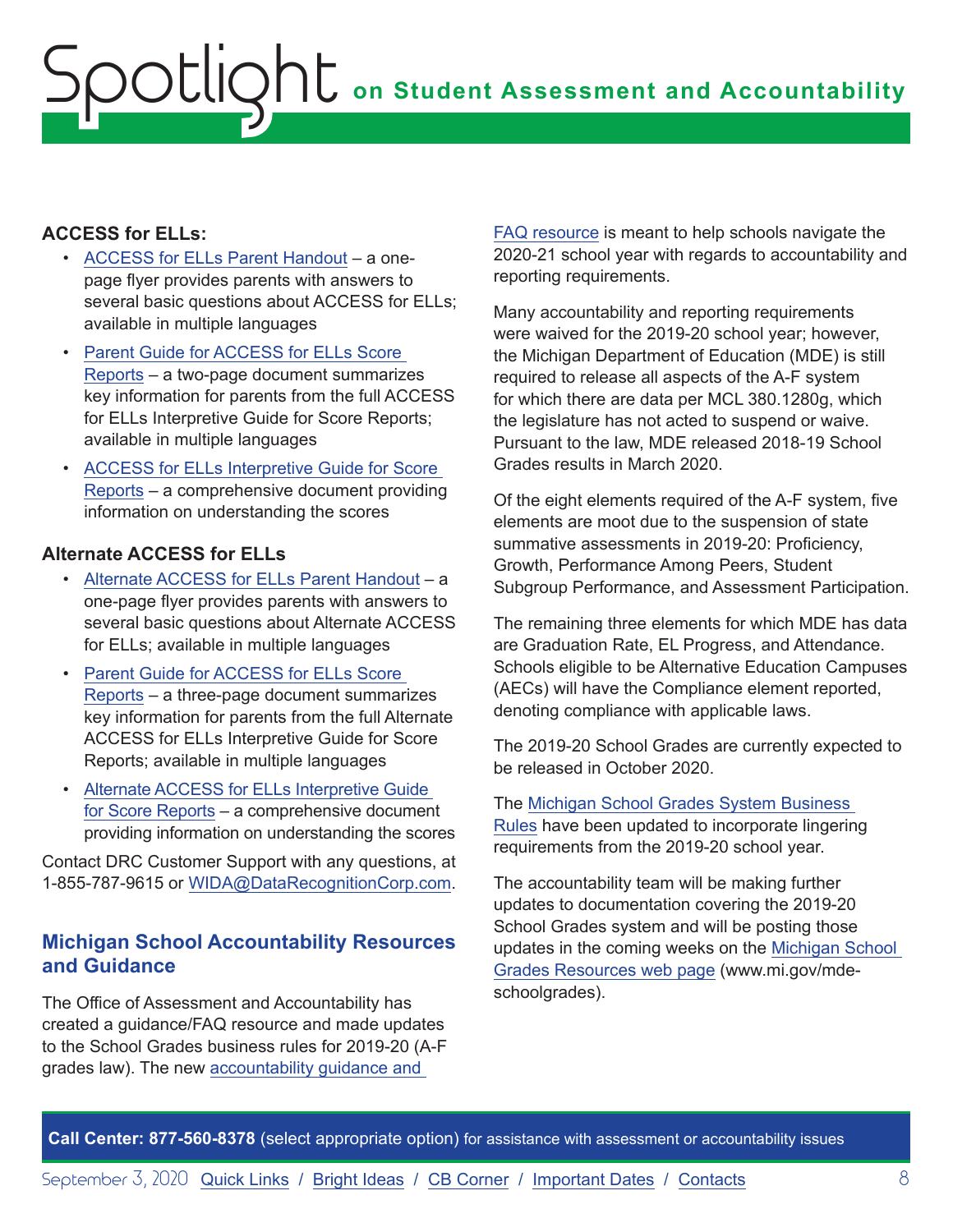**on Student Assessment and Accountability**

<span id="page-8-1"></span>**New Feature!** Bright Ideas

**Tips and strategies for putting assessment literate practice to work in the context of remote, online, or hybrid learning models.**

#### **Leverage your assessment practice to support and advance learning**

<span id="page-8-0"></span>Spotlight

Whether fully online, face-to-face, or in a combination of both, students and teachers are returning to school in some form. Navigating the new learning environment can be daunting, but effective assessment practices can light the way! That's why the Office of Educational Assessment and Accountability (OEAA) is developing new ways to communicate with educators and to support them in their assessment work.

One new communication tool is this recurring Spotlight column called "Bright Ideas." This new column will highlight strategies for putting assessment literate practice to work whether you are working remotely, in a hybrid format, or in person. We encourage Spotlight readers to share the Bright Ideas column with teachers and other educators, to support them as they use effective assessment practices to advance student learning.

Drawing on [Michigan's Assessment Literacy Standards](https://www.michiganassessmentconsortium.org/assessment-resources/) and the principles presented in the Michigan Department of Education's existing [Assessment](https://www.michigan.gov/documents/mde/Spotlight_2-7-19_645659_7.pdf)  [Literacy](https://www.michigan.gov/documents/mde/Spotlight_2-7-19_645659_7.pdf) series, Bright Ideas will examine various important topics.

- How can educators leverage what they know about assessment to improve student learning?
- What assessment values, tools, and strategies do we already have in our "toolboxes"?
- What new tools and tips could help us move student learning forward in our current environment?
- What assessment strategies and tools do successful online teachers use?
- Where can educators find support for effective assessment that supports learning?

The Michigan Assessment Consortium (MAC) will partner with OEAA in developing content for the new column. We will draw upon MAC's professional learning series and [library of assessment resources,](https://www.michiganassessmentconsortium.org/assessment-resources/) along with best assessment practices from other experts in the field, to inform topics and provide guidance and support to Michigan educators.

#### **Thank you, Spotlight readers for your input!**

More than 550 Spotlight readers and their colleagues responded to our recent survey inviting input about the types of assessment information they would find most relevant and practical in today's teaching and learning reality. Not surprisingly, respondents in all roles (including teachers, administrators, assessment coordinators) indicated a need for information on assessment in a remote learning model of instruction. Following closely was the need for information on state summative and benchmark assessments. Watch for columns on these topics and more coming soon!

It's not too late to offer input! To suggest topic ideas, email [mde-oeaa@michigan.gov](mailto:mde-oeaa%40michigan.gov?subject=Bright%20Idea%20topic%20suggestion) and use the subject line: *Bright Idea topic suggestion*.

**Call Center: 877-560-8378** (select appropriate option) for assistance with assessment or accountability issues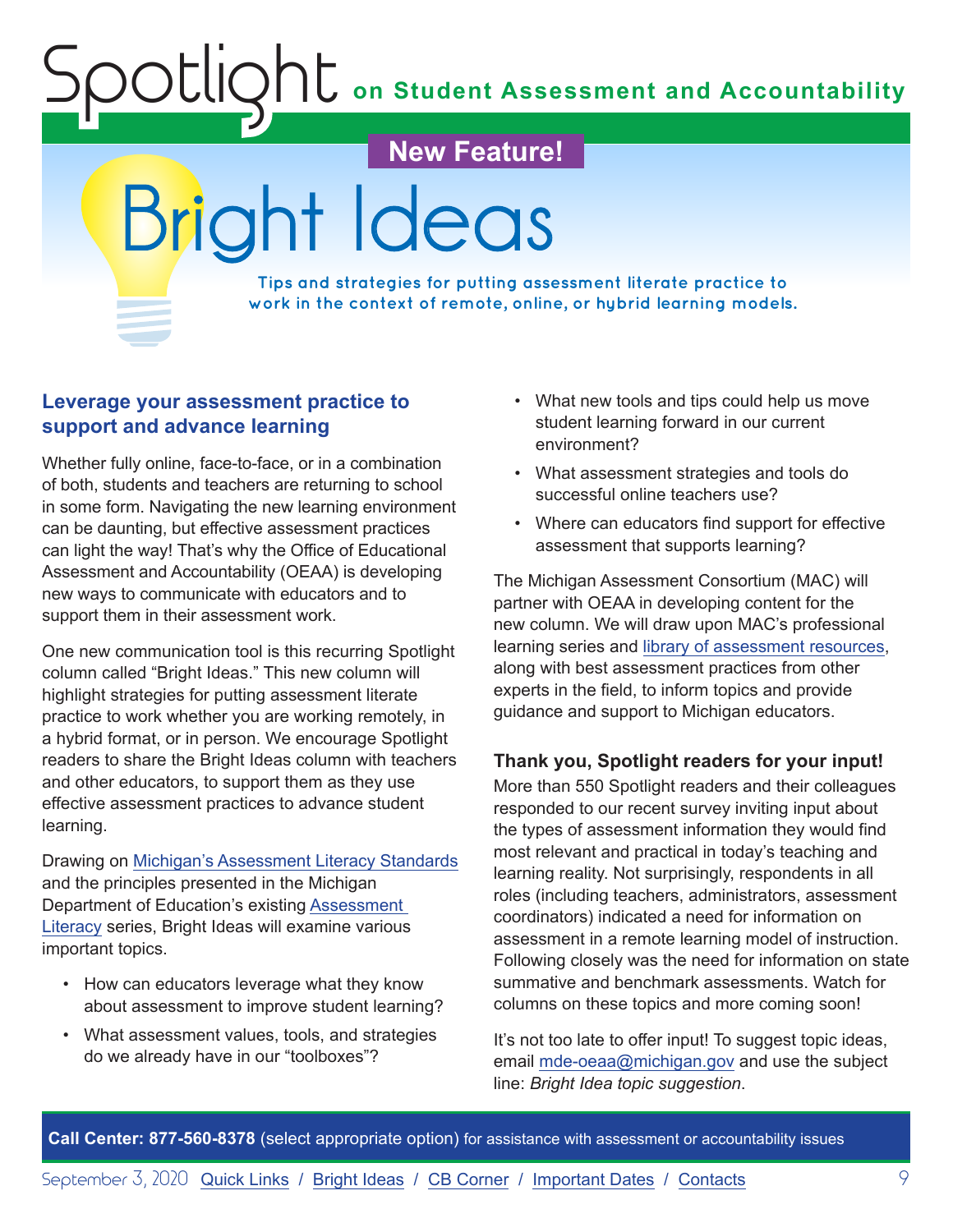## <span id="page-9-1"></span><span id="page-9-0"></span>College Board Corner

*Information on SAT*®*, PSAT*™ *8/9, and PSAT*™*10 provided by the College Board*

#### **Upcoming Deadline: September 16, 2020**

- ordering standard and accommodated test materials for the October 14 SAT with Essay, PSAT/NMSQT, and PSAT 8/9
- requesting ancillary materials for off-site testing for all fall tests—see the [August 6 Spotlight](https://www.michigan.gov/documents/mde/Spotlight_8-6-20_698659_7.pdf) for more information

#### **Winter PSAT/NMSQT**

- College Board has announced that there will be an additional administration of the PSAT/ NMSQT on **January 26, 2021**.
- The Michigan Department of Education **(MDE) will provide this administration** to students in grades 10 or 11 who did not test in October.
- Updated timelines and deadlines for the January PSAT/NMSQT administration will be available in the next few weeks; however, ordering in the College Board test ordering site will not be available until October.
- Fall testing documents posted on the Michigan [MME](www.michigan.gov/mme) (www.michigan.gov/mme) and [PSAT](http://www.michigan.gov/psat) (www.michigan.gov/psat) websites will be updated soon.

#### **September 23 SAT with Essay Reminders**

- Preadministration materials will arrive in schools the week of September 7.
- No Pre-ID labels will be sent.
- Test materials will arrive in schools the week of September 14.

#### **Online Questionnaire and Student Search Service Opt-In Now Available**

Administering a preadministration session is always optional, but highly recommended. All parts of the preadministration session can also be done on test day, if needed. The tasks of the preadministration session include:

- bubble in all required information for scoring (reminder: pre-ID labels will not be sent for fall testing)
- opt-in to Student Search Service<sup>®</sup> and complete the optional questionnaire (SAT and PSAT/NMSQT only)
- identify where students want their four free score reports to be sent (SAT only)

To reduce the time needed for the preadministration session, students now have the opportunity to opt-in to Student Search Service and complete the entire optional [online](http://studentsearch.collegeboard.org)  [questionnaire](http://studentsearch.collegeboard.org) (http://studentsearch.collegeboard. org). Parents and guardians must be made aware of this option if schools choose this option.

Guidance about how to organize your preadministration session when students use the online option will be available in next week's Spotlight, and College Board will provide a brochure for informing parents about the online option.

**Call Center: 877-560-8378** (select appropriate option) for assistance with assessment or accountability issues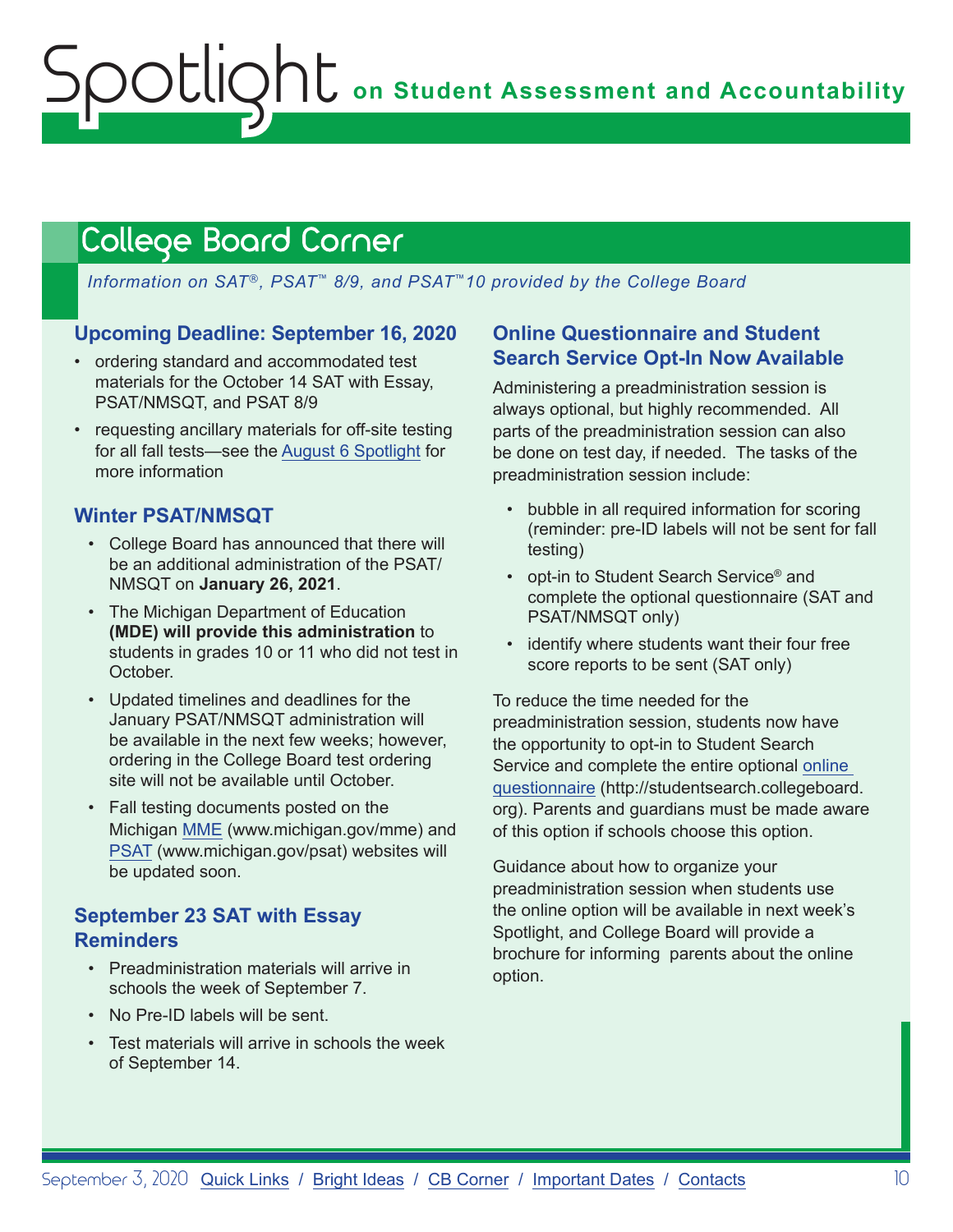<span id="page-10-0"></span>

# <span id="page-10-1"></span>**Important Dates**

### **September 2020**

#### **SAT and PSAT**

#### **Now – September 16, 2020**

- Materials Ordering window for standard and nonstandard materials for:
	- » **SAT with Essay** (for October 14 Primary test date and for the Accommodations window)
	- » **PSAT NMSQT** (for October 14 and October 29 Primary test dates)
	- » **PSAT 8/9** (Primary test date window and Accommodations test window)

#### **September 23, 2020**

• **SAT with Essay** Fall 2020 administration date

#### **September 21 – October 29, 2020**

• **PSAT 8/9** Fall 2020 administration window (Pick one primary administration date, and complete all makeups within two weeks of the primary administration date.)

#### **Early Literacy and Mathematics**

#### **Now – October 29, 2020**

• Pre-Identification of students in the OEAA Secure Site for **Early Literacy and Mathematics Benchmark Assessments (K-2)**

#### **August 31 – October 30, 2020**

• **Early Literacy and Mathematics Benchmark Assessments (K-2)** Fall 2020 testing window

### **October 2020**

#### **SAT with Essay**

#### **October 14, 2020**

• **SAT with Essay** Fall 2020 administration date

#### **October 27, 2020**

• **SAT with Essay** Fall 2020 makeup administration (This makeup date can also be used as a third administration date.)

#### **PSAT/NMSQT**

#### **October 14, 2020**

• **PSAT/NMSQT** Fall 2020 administration date

#### **October 29, 2020**

• **PSAT/NMSQT** Fall 2020 administration date

**Call Center: 877-560-8378** (select appropriate option) for assistance with assessment or accountability issues